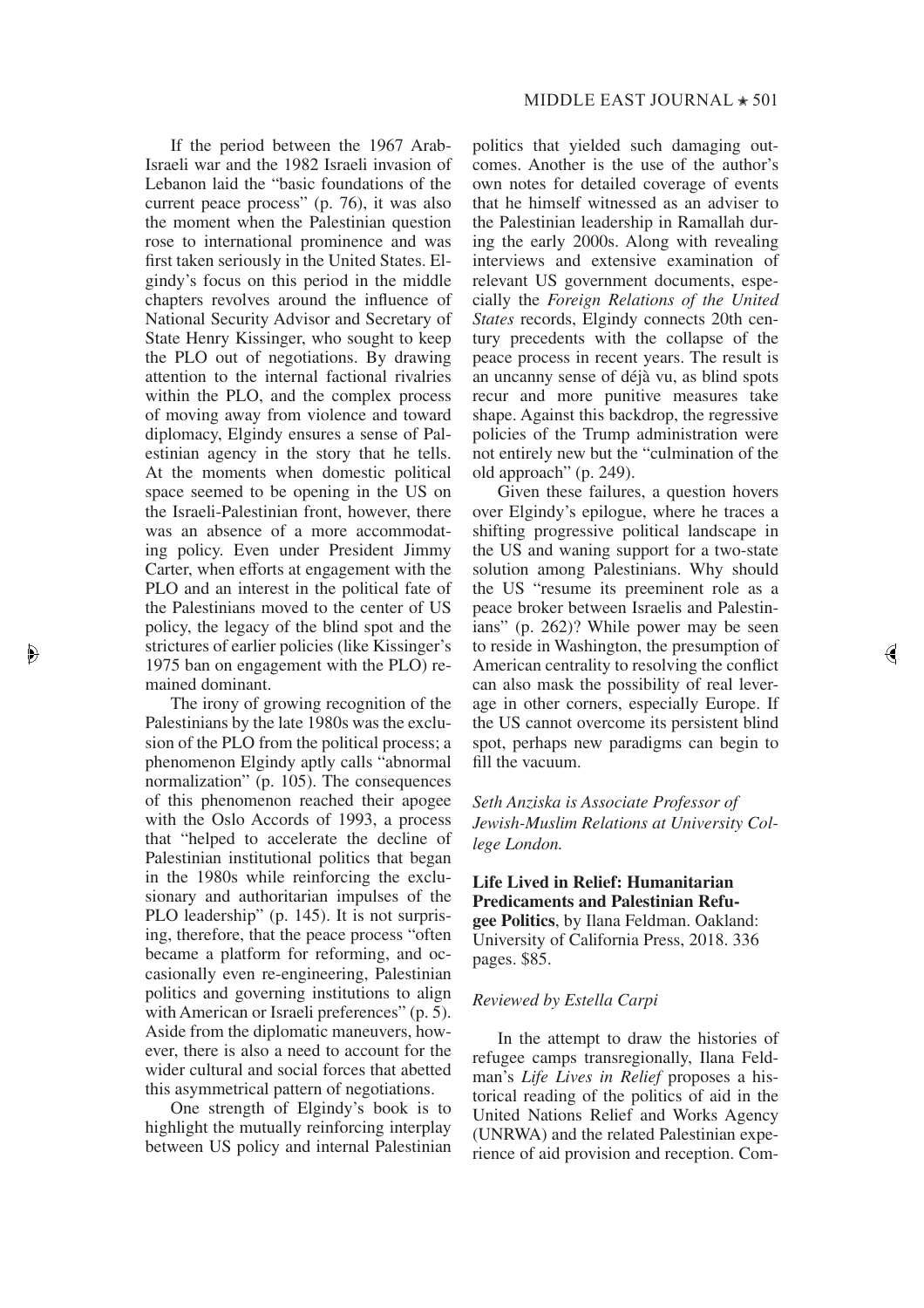bining the ethnographic strength of contemporaneity with historical depth throughout eight chapters, the book is based on six years of fieldwork (2008–14) conducted in the West Bank, Jordan, and Lebanon. Feldman fundamentally reflects further on her theory of humanitarianism as a "politics of living" vis-à-vis Didier Fassin's "politics of life."1 In fact she shifts the gaze from the politics *of* humanitarianism to politics *in* humanitarianism, namely trying to capture how "people survive and strive in humanitarian spaces" (p. 8). You will find no systematic ethnographic chronology in the book, but Feldman premises this in the early pages, prioritizing theoretical consistency across the chapters. All of them powerfully resume Feldman's past key arguments on the humanitarian labelling system and the "politics of living."

In most chapters, rich ethnographic snapshots inform the theories proposed under the analytical guidance of the author. The introductory chapter is the key to understand Feldman's thought. After providing a concise yet dense flashback on the human geography and the built environment of humanitarian spaces in Jordan, Palestine, Lebanon, and Syria — which emphasize the ungraspable character of what we refer to as "camps" — the author draws out subtle distinctions between the "humanitarian situation" (Chapters 2–4) and the "humanitarian condition" (Chapters 5–8), which mark the binary structure of the book. Situation and condition both reveal the oscillations of what Feldman calls "punctuated humanitarianism": refugee lives that are intermittently inhabited by humanitarian aid. Like "waves crashing on a beach" (p. 16), stasis alternates with crisis; chronic need, inherent to prolonged displacement (the condition), alternates with pressing emergency, which more easily mobilizes the humanitarian machine (the situation). The punctuated rhythm that Feldman theorizes not only captures the discontinuous temporalities of services and displacement, but it also registers the "os-

 $\blacktriangleright$ 

cillating intensities" (p. 24) of humanitarian presence and withdrawal in the everyday lives of Palestinians.

While large segments of the scholarship have reclaimed the importance of political rights and the very "right to politics" (p. 23) for refugees, Feldman provides a particularly compelling account of how this happens.

In Chapter 2, Feldman revisits the historical fabric of the humanitarian labelling practices and policies, drawing a fluid ontology of refugee-hood by building on the theories of Giorgio Agamben, Hannah Arendt, and Jacques Rancière. She thereby paves the ground for what I believe is the most important argument of the book: "Palestinian refugee politics has mostly not entailed an exit from the refugee category, but rather has happened within it" (p. 37). Importantly, this statement marks the coalescence of humanitarianism with human rights.

In Chapter 3, Feldman explores the oscillating eligibility of refugees for food rations, the act of selling them, and how this economy of rations conveys the Palestinian desire for political restoration. Chapter 4 navigates humanitarianism as "a field of compromised action," made of tensions and suspicious relationships: the diferent ways in which people experience service provision give rise to an articulated refugee politics, where every subject places diferent weight on political responsibilities and service obligations. Here, Feldman incorporates into her analysis the generational perspective, which has often been neglected in the refugee literature. In Chapter 5, Feldman marks Palestinian refugee politics as a site for aspiration, persistence, and refusal, pinning down a fundamental point of contact between humanitarianism and the politics of rights, typically viewed as contradictory. Humanitarianism, therefore, emerges as a space where refugees also claim the right to humanitarian rights. In this sense, they neither only lead lives which at times go beyond politics, nor do they merely advance rights claims. Instead, they produce a politics of living where both recognition of loss and restoration are essential, and from which stems the politics of *sumud* ("steadfastness"): the value of which implies fighting the normalization

 $\Theta$ 

<sup>1.</sup> Didier Fassin, "Humanitarianism as a Politics of Life," *Public Culture* 19, no. 3 (Fall 2007): 499– 520. https://doi.org/10.1215/08992363-2007-007.